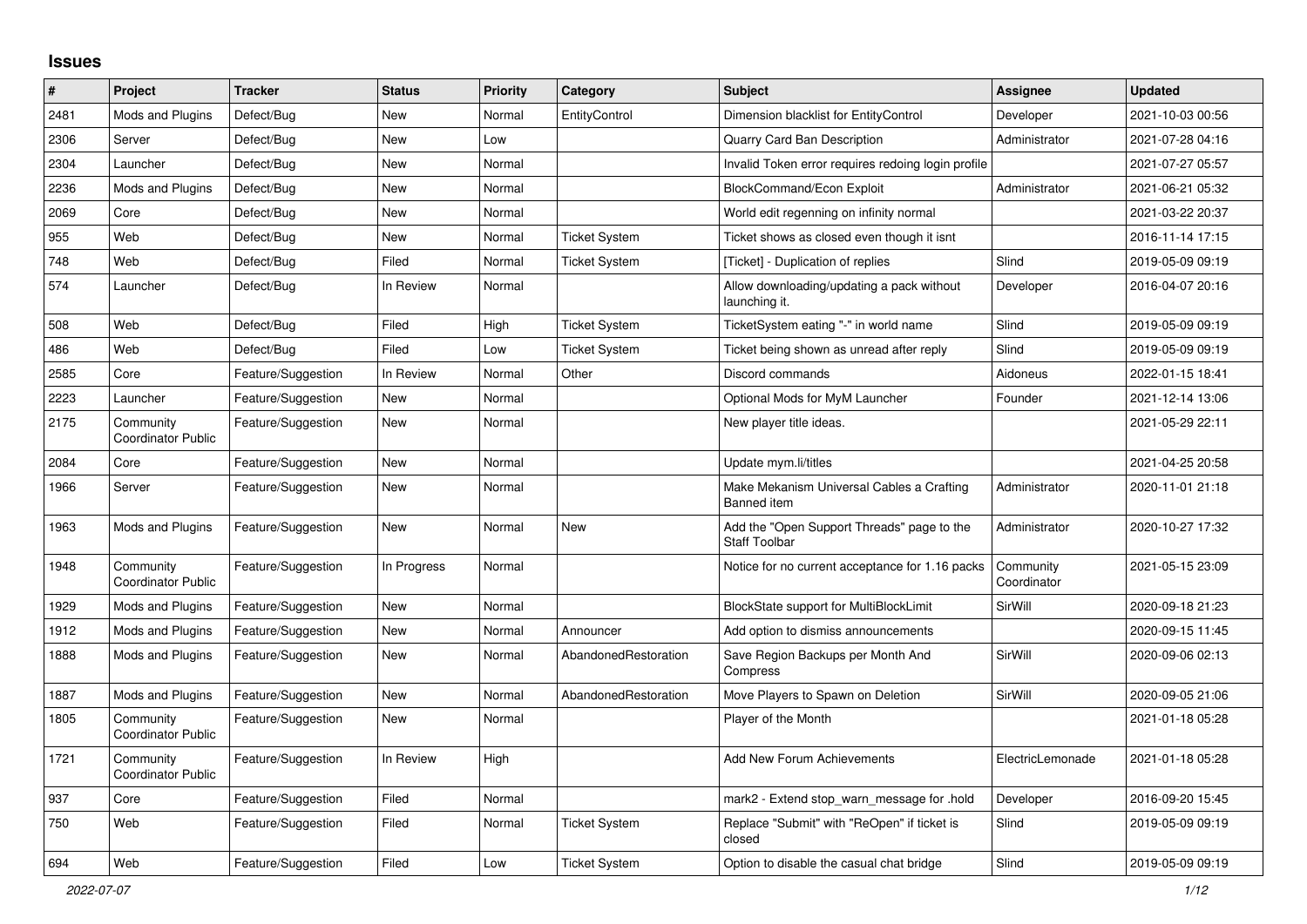| $\#$ | Project          | <b>Tracker</b>     | <b>Status</b> | <b>Priority</b> | Category                | Subject                                                                        | <b>Assignee</b> | <b>Updated</b>   |
|------|------------------|--------------------|---------------|-----------------|-------------------------|--------------------------------------------------------------------------------|-----------------|------------------|
| 692  | Web              | Feature/Suggestion | Filed         | Low             | <b>Ticket System</b>    | Use Redmine as core of the ticket system                                       | Developer       | 2016-05-07 16:47 |
| 690  | Web              | Feature/Suggestion | Filed         | Low             | <b>Ticket System</b>    | <b>Claim Feature</b>                                                           | Slind           | 2019-05-09 09:19 |
| 659  | Core             | Feature/Suggestion | Filed         | Normal          | Other                   | Plugin and custom mod overview                                                 | Administrator   | 2016-04-28 15:03 |
| 644  | Mods and Plugins | Feature/Suggestion | Filed         | Normal          | <b>Stats</b>            | New Watchdog Features (memory, active tile<br>ents, lag spikes)                | Slind           | 2019-05-09 09:19 |
| 479  | Web              | Feature/Suggestion | Filed         | Normal          | <b>Ticket System</b>    | Simple Image Zoom                                                              | Slind           | 2019-05-09 09:19 |
| 282  | Web              | Feature/Suggestion | New           | Normal          | <b>Ticket System</b>    | Staff-only comments on tickets                                                 |                 | 2015-07-08 04:07 |
| 102  | Web              | Feature/Suggestion | New           | Low             | Website                 | Web Player Stats                                                               |                 | 2015-06-09 05:05 |
| 2706 | Server           | Task               | New           | Normal          | Update                  | Update PO3-3.4.7                                                               | Administrator   | 2022-05-16 02:00 |
| 2705 | Server           | Task               | New           | Normal          | Update                  | Update Antimatter-Chemistry-1.3.3h                                             | Administrator   | 2022-05-14 03:00 |
| 2698 | Server           | Task               | Filed         | Normal          | <b>World Generation</b> | New Farmworld Generation on Enigmatica 2<br>Expert                             | Aidoneus        | 2022-05-06 22:50 |
| 2695 | Server           | Task               | New           | Normal          | Update                  | Update Divine Journey 2.14.2                                                   | Administrator   | 2022-05-04 14:00 |
| 2692 | Server           | Task               | New           | Normal          | Update                  | Update Tekxit 3.14 Pi (Official)-1.0.6                                         | Administrator   | 2022-05-01 14:00 |
| 2654 | Server           | Task               | New           | Normal          | Update                  | Update GT New Horizons-2.1.2.3-1.7.10                                          | Administrator   | 2022-05-04 06:41 |
| 2216 | Uncategorized    | Task               | Filed         | Normal          |                         | Sevtech The Beneath advancement                                                | Aidoneus        | 2021-06-13 20:30 |
| 2022 | Uncategorized    | Task               | New           | Normal          |                         | Add an In-Game announcement to the [Info]<br>about claiming                    |                 | 2021-01-08 16:00 |
| 1600 | Uncategorized    | Task               | New           | Normal          |                         | twilight forest bosses                                                         |                 | 2020-05-25 22:06 |
| 1594 | Uncategorized    | Task               | New           | Normal          |                         | Infinity Normal - Thaumcraft nodes capped at<br>256                            |                 | 2020-05-14 02:51 |
| 1558 | Uncategorized    | Task               | New           | Normal          |                         | Openblocks Block Breaker + Bugged Conveyor<br>Interaction                      |                 | 2020-03-05 16:38 |
| 1551 | Uncategorized    | Task               | New           | Normal          |                         | Patron colors kept after it expires                                            |                 | 2020-03-01 22:46 |
| 1526 | Uncategorized    | Task               | Filed         | Normal          |                         | restrict spawning of ender dragon                                              | Administrator   | 2020-02-23 19:03 |
| 1000 | Mods and Plugins | Task               | New           | Low             |                         | ModControl Sponge Port                                                         |                 | 2019-04-24 17:41 |
| 979  | Mods and Plugins | Task               | Filed         | High            |                         | MyMRandomTeleport Sponge Port                                                  |                 | 2019-04-24 17:42 |
| 150  | Core             | Task               | New           | Normal          | Wiki                    | <b>Client Performance Guide</b>                                                | Administrator   | 2015-06-15 03:31 |
| 110  | Web              | Task               | In Progress   | Low             | Website                 | Website Rewrite - new Design + direct<br>integration (no need for cms anymore) | Slind           | 2015-08-09 10:49 |
| 100  | Web              | Task               | New           | Normal          | Other                   | Staff activity monitoring                                                      |                 | 2015-08-18 23:42 |
| 2615 | Sponge           | Dupe Bug           | New           | Normal          |                         | Item Allocator                                                                 |                 | 2022-03-18 21:47 |
| 1442 | Bukkit           | Dupe Bug           | New           | Normal          |                         | Block gate                                                                     |                 | 2021-07-01 08:48 |
| 1342 | <b>Bukkit</b>    | Dupe Bug           | New           | Normal          |                         | <b>Extended Drawbridge</b>                                                     |                 | 2019-05-02 19:23 |
| 1341 | Bukkit           | Dupe Bug           | New           | Normal          |                         | <b>Advanced Drawbridge</b>                                                     |                 | 2019-05-02 19:23 |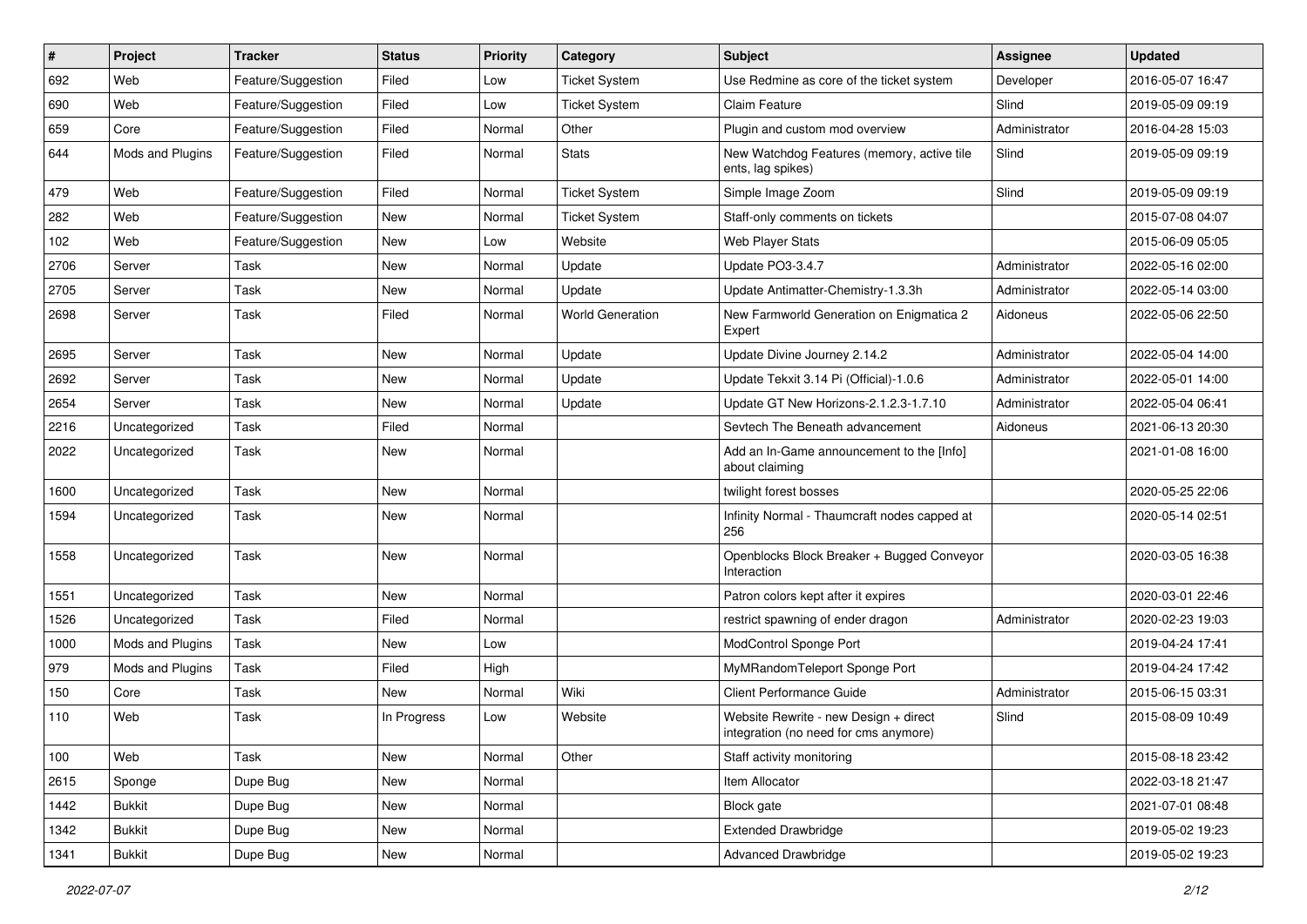| $\vert$ # | Project       | <b>Tracker</b>           | <b>Status</b> | <b>Priority</b> | Category                          | <b>Subject</b>               | <b>Assignee</b> | <b>Updated</b>   |
|-----------|---------------|--------------------------|---------------|-----------------|-----------------------------------|------------------------------|-----------------|------------------|
| 1270      | Sponge        | Dupe Bug                 | New           | Normal          |                                   | Fancy Workbench              |                 | 2020-01-13 00:00 |
| 1253      | <b>Bukkit</b> | Dupe Bug                 | New           | Normal          |                                   | <b>Energistics Connector</b> |                 | 2019-05-02 19:28 |
| 1152      | Sponge        | Dupe Bug                 | New           | Normal          |                                   | <b>Builders Wand</b>         |                 | 2019-05-02 23:30 |
| 1147      | Sponge        | Dupe Bug                 | Filed         | Normal          |                                   | Packing Tape                 |                 | 2019-06-05 23:59 |
| 1117      | <b>Bukkit</b> | Dupe Bug                 | Filed         | Normal          |                                   | Banana Pet                   |                 | 2019-06-06 01:25 |
| 1092      | <b>Bukkit</b> | Dupe Bug                 | New           | Normal          |                                   | Drawbridge                   |                 | 2020-04-06 00:00 |
| 1079      | <b>Bukkit</b> | Dupe Bug                 | New           | Normal          |                                   | Project Bench                |                 | 2020-01-27 00:00 |
| 1067      | <b>Bukkit</b> | Dupe Bug                 | New           | Normal          |                                   | <b>ME Formation Plane</b>    |                 | 2019-05-30 18:09 |
| 1039      | <b>Bukkit</b> | Dupe Bug                 | New           | Normal          |                                   | Machinist's Workbench        |                 | 2019-05-02 19:27 |
| 906       | <b>Bukkit</b> | Dupe Bug                 | In Review     | Normal          |                                   | Fancy Workbench              |                 | 2019-05-23 05:04 |
| 856       | <b>Bukkit</b> | Dupe Bug                 | New           | Normal          |                                   | Transposer                   |                 | 2019-12-22 10:11 |
| 851       | <b>Bukkit</b> | Dupe Bug                 | New           | Normal          |                                   | Hungry Bag                   |                 | 2019-05-30 18:09 |
| 835       | <b>Bukkit</b> | Dupe Bug                 | New           | Normal          |                                   | Vacuum Chest                 |                 | 2020-03-30 00:00 |
| 834       | <b>Bukkit</b> | Dupe Bug                 | New           | Normal          |                                   | <b>Hungry Chest</b>          |                 | 2019-05-30 18:09 |
| 805       | <b>Bukkit</b> | Dupe Bug                 | Filed         | Normal          |                                   | Translocator                 |                 | 2019-06-06 01:20 |
| 786       | <b>Bukkit</b> | Dupe Bug                 | New           | Normal          |                                   | Crafter                      |                 | 2019-05-02 19:27 |
| 785       | <b>Bukkit</b> | Dupe Bug                 | New           | Normal          |                                   | Slotted Book                 |                 | 2019-05-30 18:09 |
| 775       | <b>Bukkit</b> | Dupe Bug                 | New           | Normal          |                                   | Magic Apiary                 |                 | 2019-05-30 18:09 |
| 774       | <b>Bukkit</b> | Dupe Bug                 | New           | Normal          |                                   | <b>Inventory Module</b>      |                 | 2019-05-02 19:27 |
| 735       | <b>Bukkit</b> | Dupe Bug                 | New           | Normal          |                                   | <b>Block Placer</b>          |                 | 2020-04-13 00:00 |
| 727       | <b>Bukkit</b> | Dupe Bug                 | New           | Normal          |                                   | <b>Uncrafting Table</b>      |                 | 2019-08-19 00:00 |
| 2503      | Sponge        | <b>Protection Bypass</b> | New           | Normal          | Weather - Weather<br>manipulation | Sceptre of Thunder           |                 | 2021-11-01 03:32 |
| 2278      | <b>Bukkit</b> | <b>Protection Bypass</b> | Permanent     | Normal          | Explosives - World<br>destruction | Antimatter (Temporary)       |                 | 2021-07-01 08:41 |
| 2277      | <b>Bukkit</b> | <b>Protection Bypass</b> | Permanent     | Normal          | Explosives - World<br>destruction | Nuclear Grenade              |                 | 2021-07-01 08:41 |
| 1961      | Sponge        | <b>Protection Bypass</b> | New           | Normal          |                                   | Gorgon Head                  |                 | 2020-10-27 12:40 |
| 1791      | Sponge        | Protection Bypass        | New           | Normal          |                                   | Player Probe                 |                 | 2022-03-13 02:03 |
| 1708      | Sponge        | <b>Protection Bypass</b> | New           | Normal          | Explosives - World<br>destruction | <b>Bottle of Taint</b>       |                 | 2020-07-29 01:57 |
| 1705      | <b>Bukkit</b> | <b>Protection Bypass</b> | New           | Normal          | Explosives - World<br>destruction | <b>Bottled Taint</b>         |                 | 2020-07-29 02:25 |
| 1603      | Sponge        | <b>Protection Bypass</b> | Permanent     | Normal          | Explosives - World<br>destruction | Chance Icosahedron           | HanoverFist69   | 2020-05-29 06:03 |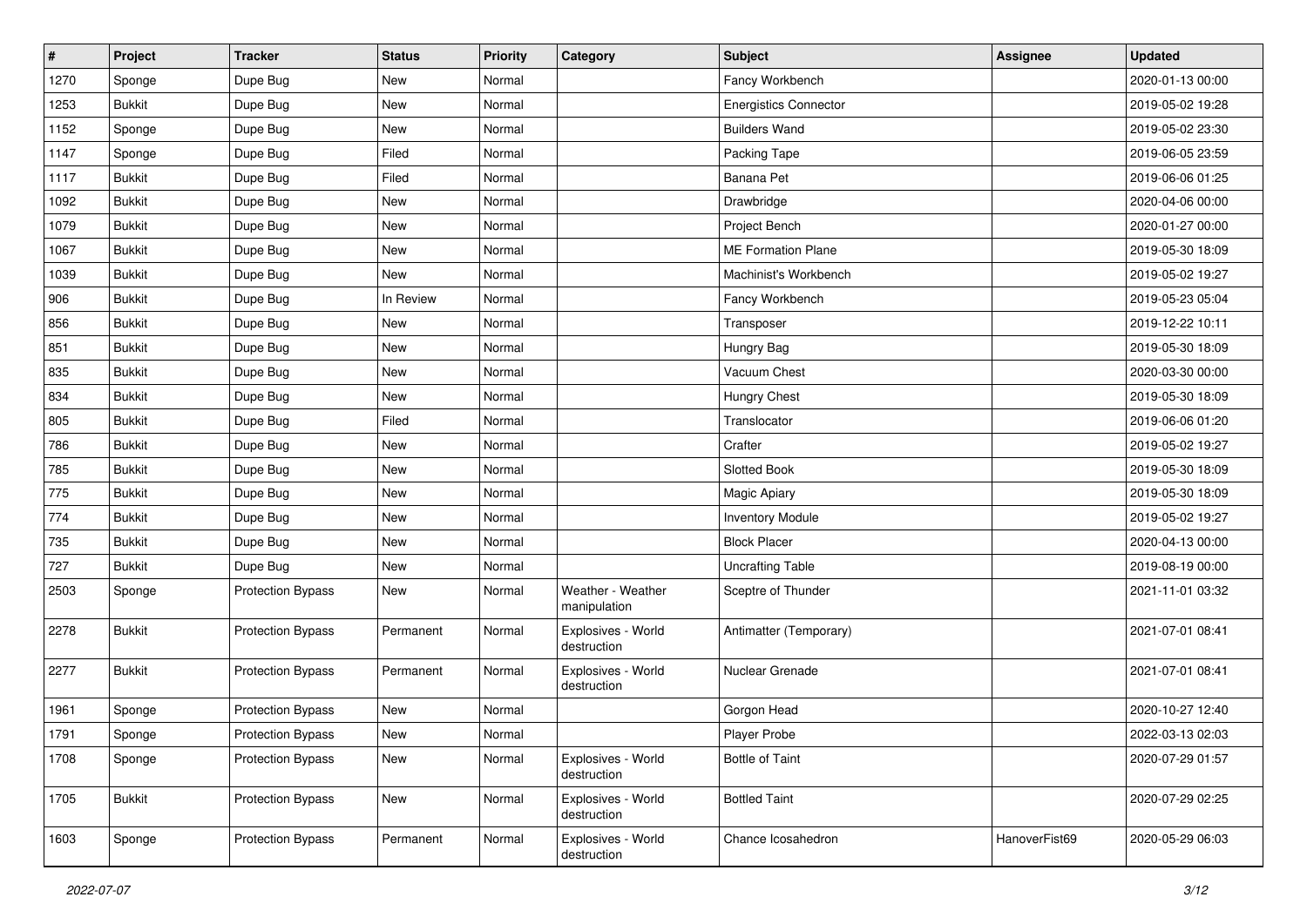| $\pmb{\#}$ | Project       | <b>Tracker</b>           | <b>Status</b> | <b>Priority</b> | Category                          | Subject                     | <b>Assignee</b> | <b>Updated</b>   |
|------------|---------------|--------------------------|---------------|-----------------|-----------------------------------|-----------------------------|-----------------|------------------|
| 1602       | Sponge        | <b>Protection Bypass</b> | Permanent     | Normal          | Explosives - World<br>destruction | Compact Giant Chance cube   | HanoverFist69   | 2020-05-29 06:01 |
| 1601       | Sponge        | <b>Protection Bypass</b> | Permanent     | Normal          | Explosives - World<br>destruction | Chance Cube                 | HanoverFist69   | 2020-05-29 05:58 |
| 1569       | Sponge        | <b>Protection Bypass</b> | New           | Normal          |                                   | Portal to the Void          |                 | 2020-04-02 10:08 |
| 1525       | Sponge        | <b>Protection Bypass</b> | New           | Normal          |                                   | Sack of Holding             |                 | 2020-04-20 00:00 |
| 1501       | Sponge        | <b>Protection Bypass</b> | New           | Normal          |                                   | Shard of Laputa             |                 | 2020-09-13 21:17 |
| 1367       | Sponge        | <b>Protection Bypass</b> | New           | Normal          |                                   | Quarry                      |                 | 2020-01-20 00:00 |
| 1344       | Sponge        | <b>Protection Bypass</b> | New           | Normal          |                                   | Piston Scepter              |                 | 2020-02-17 00:00 |
| 1286       | <b>Bukkit</b> | <b>Protection Bypass</b> | New           | Normal          |                                   | Silken Spinner              |                 | 2019-05-11 21:43 |
| 1285       | <b>Bukkit</b> | <b>Protection Bypass</b> | New           | Normal          |                                   | Aqua Accelerator            |                 | 2019-05-02 19:29 |
| 1276       | <b>Bukkit</b> | <b>Protection Bypass</b> | New           | Normal          |                                   | Flux Chiller                |                 | 2019-08-19 00:00 |
| 1251       | Sponge        | <b>Protection Bypass</b> | New           | Normal          |                                   | <b>Builder</b>              |                 | 2019-08-26 00:00 |
| 1241       | <b>Bukkit</b> | <b>Protection Bypass</b> | New           | Normal          |                                   | <b>Builder Block</b>        |                 | 2019-05-02 19:28 |
| 1207       | <b>Bukkit</b> | <b>Protection Bypass</b> | New           | Normal          |                                   | Mana Blaster                |                 | 2019-05-30 18:09 |
| 1145       | Sponge        | <b>Protection Bypass</b> | New           | Normal          | Explosives - World<br>destruction | Nuke [TechReborn]           |                 | 2019-05-02 23:30 |
| 1132       | <b>Bukkit</b> | <b>Protection Bypass</b> | New           | Normal          |                                   | Flamethrower                |                 | 2019-07-26 17:29 |
| 1115       | <b>Bukkit</b> | <b>Protection Bypass</b> | New           | Normal          | Explosives - World<br>destruction | <b>Industrial TNT</b>       |                 | 2019-05-08 18:51 |
| 1113       | <b>Bukkit</b> | <b>Protection Bypass</b> | New           | Normal          |                                   | Irish Luck Pit              |                 | 2019-05-02 19:28 |
| 1112       | <b>Bukkit</b> | <b>Protection Bypass</b> | New           | Normal          |                                   | Irish Luck Race Builder Two |                 | 2019-05-02 19:28 |
| 1111       | <b>Bukkit</b> | <b>Protection Bypass</b> | New           | Normal          |                                   | Irish Luck Race Builder One |                 | 2019-05-02 19:28 |
| 1110       | <b>Bukkit</b> | <b>Protection Bypass</b> | New           | Normal          |                                   | Irish Luck                  |                 | 2019-05-02 19:28 |
| 1076       | <b>Bukkit</b> | <b>Protection Bypass</b> | New           | Normal          |                                   | Florb                       |                 | 2019-05-30 18:09 |
| 1037       | <b>Bukkit</b> | <b>Protection Bypass</b> | New           | Normal          |                                   | Shard of Laputa XIX         |                 | 2019-05-02 19:27 |
| 1036       | <b>Bukkit</b> | <b>Protection Bypass</b> | New           | Normal          |                                   | Shard of Laputa XVIII       |                 | 2019-05-02 19:27 |
| 1035       | <b>Bukkit</b> | <b>Protection Bypass</b> | New           | Normal          |                                   | Shard of Laputa XVII        |                 | 2019-05-02 19:27 |
| 1034       | <b>Bukkit</b> | <b>Protection Bypass</b> | New           | Normal          |                                   | Shard of Laputa XVI         |                 | 2019-05-02 19:27 |
| 1033       | <b>Bukkit</b> | <b>Protection Bypass</b> | New           | Normal          |                                   | Shard of Laputa XIV         |                 | 2019-05-02 19:27 |
| 1032       | <b>Bukkit</b> | <b>Protection Bypass</b> | New           | Normal          |                                   | Shard of Laputa XIII        |                 | 2019-05-02 19:27 |
| 1031       | Bukkit        | <b>Protection Bypass</b> | New           | Normal          |                                   | Shard of Laputa XII         |                 | 2019-05-02 19:27 |
| 1030       | <b>Bukkit</b> | <b>Protection Bypass</b> | New           | Normal          |                                   | Shard of Laputa XI          |                 | 2019-05-02 19:27 |
| 1029       | <b>Bukkit</b> | Protection Bypass        | New           | Normal          |                                   | Shard of Laputa IX          |                 | 2019-05-02 19:27 |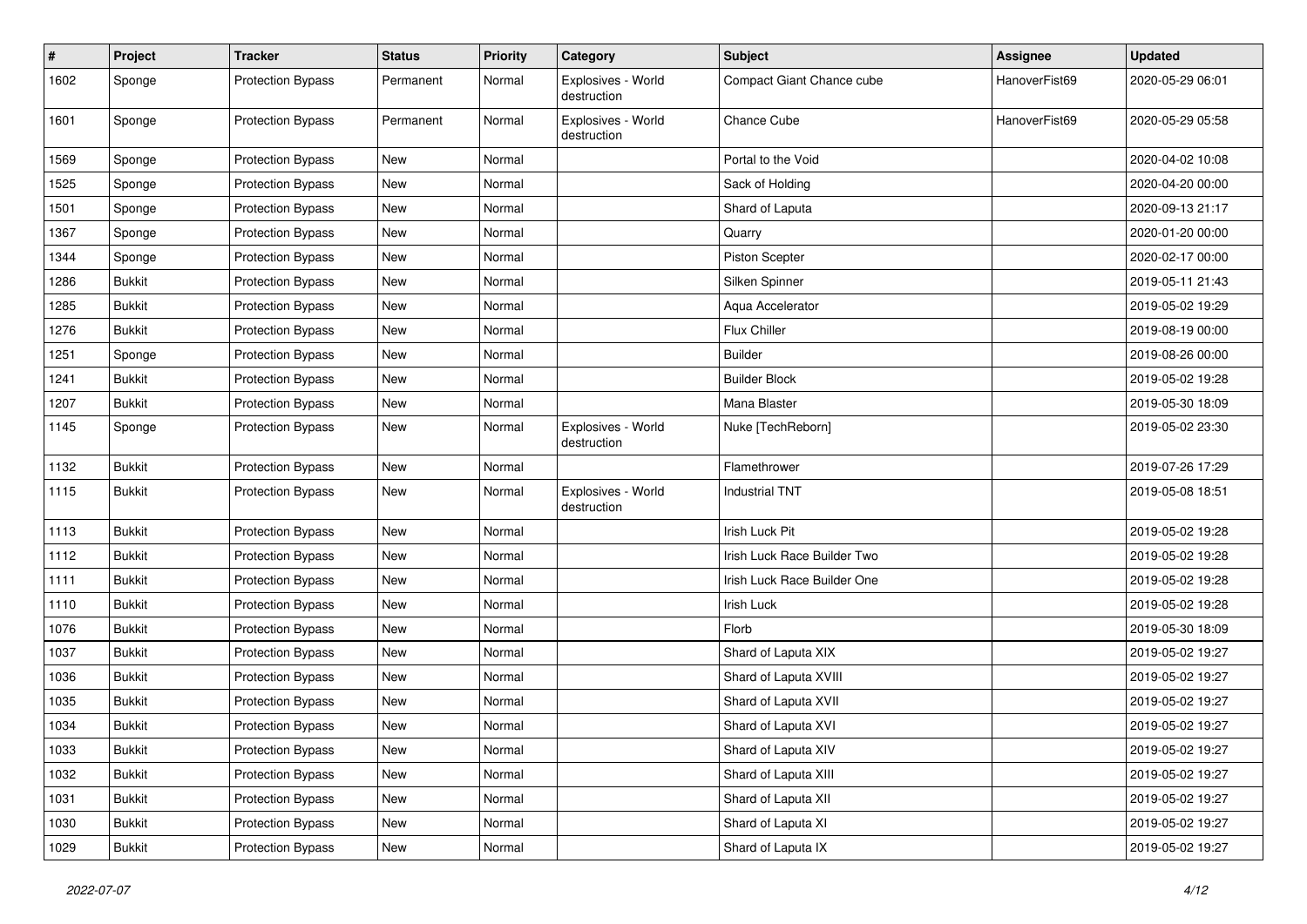| $\vert$ # | Project       | <b>Tracker</b>           | <b>Status</b> | <b>Priority</b> | Category                          | Subject                  | <b>Assignee</b> | <b>Updated</b>   |
|-----------|---------------|--------------------------|---------------|-----------------|-----------------------------------|--------------------------|-----------------|------------------|
| 1028      | <b>Bukkit</b> | <b>Protection Bypass</b> | New           | Normal          |                                   | Shard of Laputa VIII     |                 | 2019-05-02 19:27 |
| 1027      | <b>Bukkit</b> | <b>Protection Bypass</b> | New           | Normal          |                                   | Shard of Laputa VII      |                 | 2019-05-02 19:27 |
| 1026      | <b>Bukkit</b> | <b>Protection Bypass</b> | New           | Normal          |                                   | Shard of Laputa VI       |                 | 2019-05-02 19:27 |
| 1025      | <b>Bukkit</b> | <b>Protection Bypass</b> | New           | Normal          |                                   | Shard of Laputa IV       |                 | 2019-05-02 19:27 |
| 1018      | <b>Bukkit</b> | <b>Protection Bypass</b> | New           | Normal          |                                   | Needlegun Ammo (Anvil)   |                 | 2019-05-02 19:27 |
| 924       | <b>Bukkit</b> | <b>Protection Bypass</b> | New           | Normal          |                                   | Shape Cards              |                 | 2019-05-02 19:26 |
| 923       | <b>Bukkit</b> | <b>Protection Bypass</b> | New           | Normal          | Explosives - World<br>destruction | Dynamite                 |                 | 2019-05-02 19:26 |
| 922       | <b>Bukkit</b> | <b>Protection Bypass</b> | New           | Normal          | Explosives - World<br>destruction | Dynamite                 |                 | 2019-05-02 19:26 |
| 921       | <b>Bukkit</b> | <b>Protection Bypass</b> | New           | Normal          | Explosives - World<br>destruction | Dynamite                 |                 | 2019-05-02 19:26 |
| 920       | <b>Bukkit</b> | <b>Protection Bypass</b> | New           | Normal          | Explosives - World<br>destruction | Dynamite                 |                 | 2019-05-02 19:26 |
| 884       | <b>Bukkit</b> | <b>Protection Bypass</b> | New           | Normal          |                                   | Rod of the Terra Firma   |                 | 2019-08-19 00:00 |
| 863       | <b>Bukkit</b> | <b>Protection Bypass</b> | New           | Normal          |                                   | <b>Hyperkinetic Lens</b> |                 | 2019-05-02 19:26 |
| 853       | <b>Bukkit</b> | <b>Protection Bypass</b> | New           | Normal          |                                   | Rod of the Molten Core   |                 | 2019-05-02 19:26 |
| 848       | <b>Bukkit</b> | <b>Protection Bypass</b> | New           | Normal          |                                   | Nova Catalysm            |                 | 2019-05-02 19:26 |
| 847       | <b>Bukkit</b> | <b>Protection Bypass</b> | New           | Normal          |                                   | Nova Catalyst            |                 | 2020-04-24 19:12 |
| 846       | <b>Bukkit</b> | <b>Protection Bypass</b> | New           | Normal          | Explosives - World<br>destruction | Nuke                     |                 | 2019-05-02 19:26 |
| 824       | <b>Bukkit</b> | <b>Protection Bypass</b> | New           | Normal          |                                   | <b>Digitial Miner</b>    |                 | 2019-05-02 19:27 |
| 809       | <b>Bukkit</b> | <b>Protection Bypass</b> | New           | Normal          |                                   | ARTIFACTS_ARTIFACT       |                 | 2019-07-05 02:57 |
| 806       | <b>Bukkit</b> | <b>Protection Bypass</b> | New           | Normal          | Explosives - World<br>destruction | Cloud in a Bottle        |                 | 2019-05-11 21:30 |
| 798       | <b>Bukkit</b> | <b>Protection Bypass</b> | New           | Normal          |                                   | Quarry                   |                 | 2020-04-13 00:00 |
| 797       | <b>Bukkit</b> | <b>Protection Bypass</b> | New           | Normal          |                                   | <b>Unbound Crystal</b>   |                 | 2019-05-02 19:27 |
| 780       | <b>Bukkit</b> | <b>Protection Bypass</b> | New           | Normal          |                                   | Quarry                   |                 | 2019-05-02 19:27 |
| 779       | <b>Bukkit</b> | <b>Protection Bypass</b> | New           | Normal          |                                   | Miner                    |                 | 2019-05-02 19:27 |
| 778       | <b>Bukkit</b> | <b>Protection Bypass</b> | New           | Normal          | Explosives - World<br>destruction | Soul of the World        |                 | 2019-05-11 21:29 |
| 777       | <b>Bukkit</b> | <b>Protection Bypass</b> | New           | Normal          | Explosives - World<br>destruction | Smashing Rock            |                 | 2019-05-11 21:28 |
| 776       | <b>Bukkit</b> | <b>Protection Bypass</b> | New           | Normal          | Explosives - World<br>destruction | <b>Industrial TNT</b>    |                 | 2021-06-30 00:42 |
| 770       | <b>Bukkit</b> | <b>Protection Bypass</b> | New           | Normal          |                                   | Shard of Laputa XX       |                 | 2019-05-02 19:27 |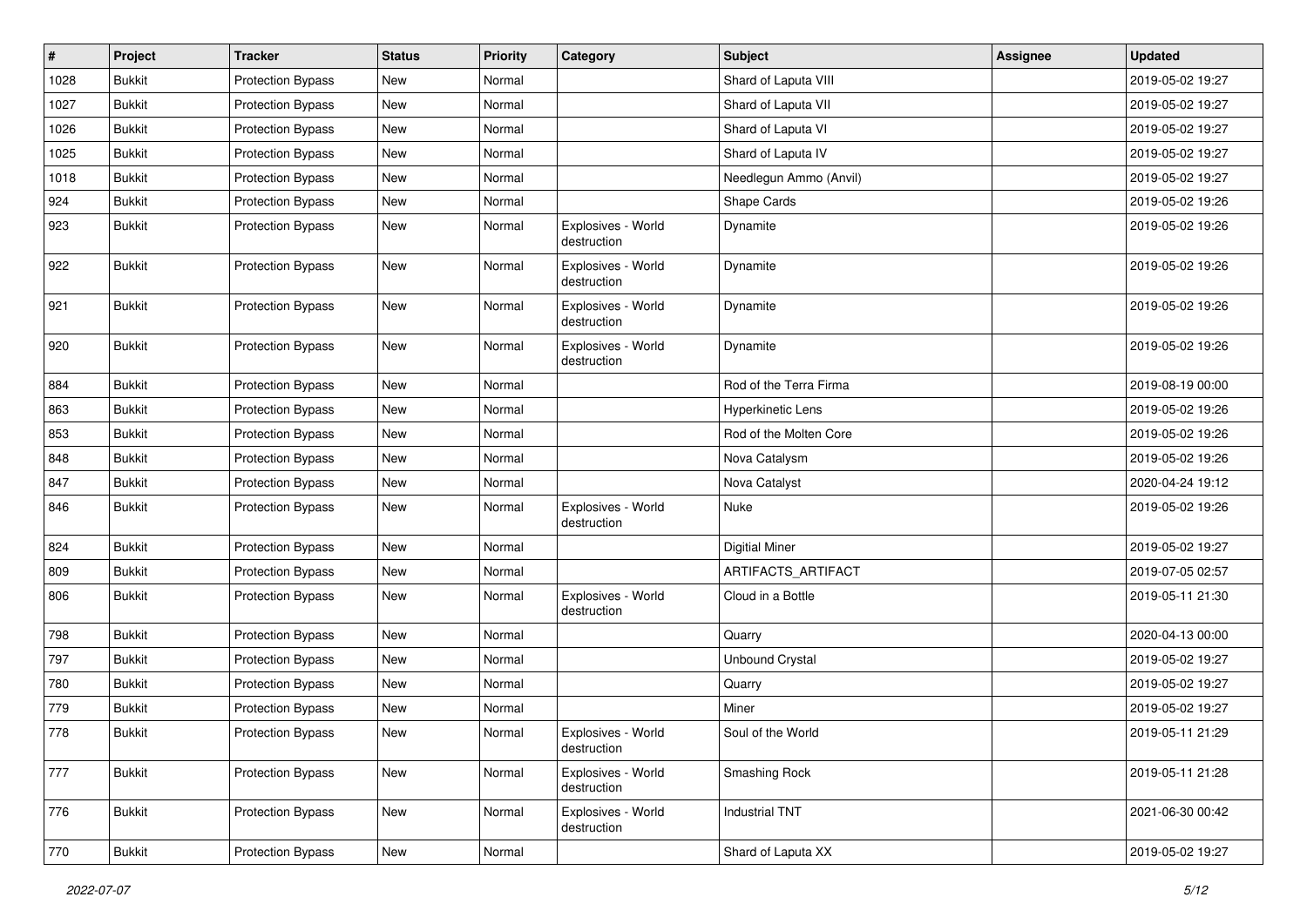| #    | Project       | <b>Tracker</b>           | <b>Status</b> | Priority | Category                          | <b>Subject</b>            | <b>Assignee</b> | <b>Updated</b>   |
|------|---------------|--------------------------|---------------|----------|-----------------------------------|---------------------------|-----------------|------------------|
| 769  | <b>Bukkit</b> | <b>Protection Bypass</b> | New           | Normal   |                                   | Shard of Laputa XV        |                 | 2019-05-02 19:27 |
| 768  | <b>Bukkit</b> | Protection Bypass        | New           | Normal   |                                   | Shard of Laputa X         |                 | 2019-05-02 19:27 |
| 767  | <b>Bukkit</b> | <b>Protection Bypass</b> | New           | Normal   |                                   | Shard of Laputa V-XIX     |                 | 2020-02-24 00:00 |
| 766  | <b>Bukkit</b> | <b>Protection Bypass</b> | New           | Normal   | Explosives - World<br>destruction | <b>Dynamite Module</b>    |                 | 2019-05-02 19:27 |
| 765  | <b>Bukkit</b> | <b>Protection Bypass</b> | New           | Normal   | Explosives - World<br>destruction | <b>Dynamite Component</b> |                 | 2019-05-02 19:27 |
| 764  | <b>Bukkit</b> | <b>Protection Bypass</b> | New           | Normal   | Explosives - World<br>destruction | Dynamite                  |                 | 2019-05-02 19:27 |
| 763  | <b>Bukkit</b> | <b>Protection Bypass</b> | New           | Normal   | Explosives - World<br>destruction | Dynamite                  |                 | 2019-05-02 19:27 |
| 762  | <b>Bukkit</b> | <b>Protection Bypass</b> | New           | Normal   | Explosives - World<br>destruction | Dynamite                  |                 | 2019-05-02 19:27 |
| 761  | <b>Bukkit</b> | <b>Protection Bypass</b> | New           | Normal   | Explosives - World<br>destruction | Dynamite                  |                 | 2019-05-02 19:27 |
| 760  | <b>Bukkit</b> | <b>Protection Bypass</b> | New           | Normal   |                                   | Cloud in a Bottle         |                 | 2019-05-02 19:27 |
| 759  | <b>Bukkit</b> | <b>Protection Bypass</b> | New           | Normal   |                                   | <b>Crane Control</b>      |                 | 2019-05-02 19:27 |
| 758  | <b>Bukkit</b> | <b>Protection Bypass</b> | New           | Normal   |                                   | Crane Backpack            |                 | 2019-05-02 19:27 |
| 734  | <b>Bukkit</b> | <b>Protection Bypass</b> | New           | Normal   | Explosives - World<br>destruction | <b>TNT Cart</b>           |                 | 2019-05-02 19:28 |
| 733  | <b>Bukkit</b> | <b>Protection Bypass</b> | New           | Normal   | Explosives - World<br>destruction | <b>SDX</b>                |                 | 2019-05-02 19:28 |
| 724  | <b>Bukkit</b> | <b>Protection Bypass</b> | New           | Normal   |                                   | Mining Laser              |                 | 2019-05-02 19:28 |
| 722  | <b>Bukkit</b> | <b>Protection Bypass</b> | New           | Normal   |                                   | Arcane Bore               |                 | 2019-05-02 19:28 |
| 721  | <b>Bukkit</b> | <b>Protection Bypass</b> | New           | Normal   |                                   | Arcane Bore Base          |                 | 2019-05-02 19:28 |
| 717  | <b>Bukkit</b> | <b>Protection Bypass</b> | New           | Normal   |                                   | <b>Turtle Advanced</b>    |                 | 2019-05-02 19:28 |
| 716  | <b>Bukkit</b> | <b>Protection Bypass</b> | New           | Normal   |                                   | <b>Turtle Expanded</b>    |                 | 2019-05-02 19:28 |
| 715  | <b>Bukkit</b> | <b>Protection Bypass</b> | New           | Normal   |                                   | Turtle                    |                 | 2020-08-11 10:34 |
| 2702 | Sponge        | Stability Issue          | New           | Normal   |                                   | <b>Dimension Builder</b>  |                 | 2022-05-12 00:31 |
| 2489 | Sponge        | <b>Stability Issue</b>   | Permanent     | Normal   | Time - Time manipulation          | Sun Altar                 |                 | 2022-03-18 23:08 |
| 2226 | Sponge        | <b>Stability Issue</b>   | New           | Normal   | Time - Time manipulation          | Hammock                   |                 | 2022-03-18 23:09 |
| 2068 | Sponge        | <b>Stability Issue</b>   | New           | Normal   |                                   | Dark Oak Log Raft         |                 | 2021-03-23 00:45 |
| 2067 | Sponge        | Stability Issue          | New           | Normal   |                                   | Acacia Log Raft           |                 | 2021-03-23 00:44 |
| 2066 | Sponge        | <b>Stability Issue</b>   | New           | Normal   |                                   | Jungle Log Raft           |                 | 2021-03-23 00:44 |
| 2065 | Sponge        | Stability Issue          | New           | Normal   |                                   | <b>Birch Log Raft</b>     |                 | 2021-03-23 00:44 |
| 2064 | Sponge        | <b>Stability Issue</b>   | New           | Normal   |                                   | Spruce Log Raft           |                 | 2021-03-23 00:43 |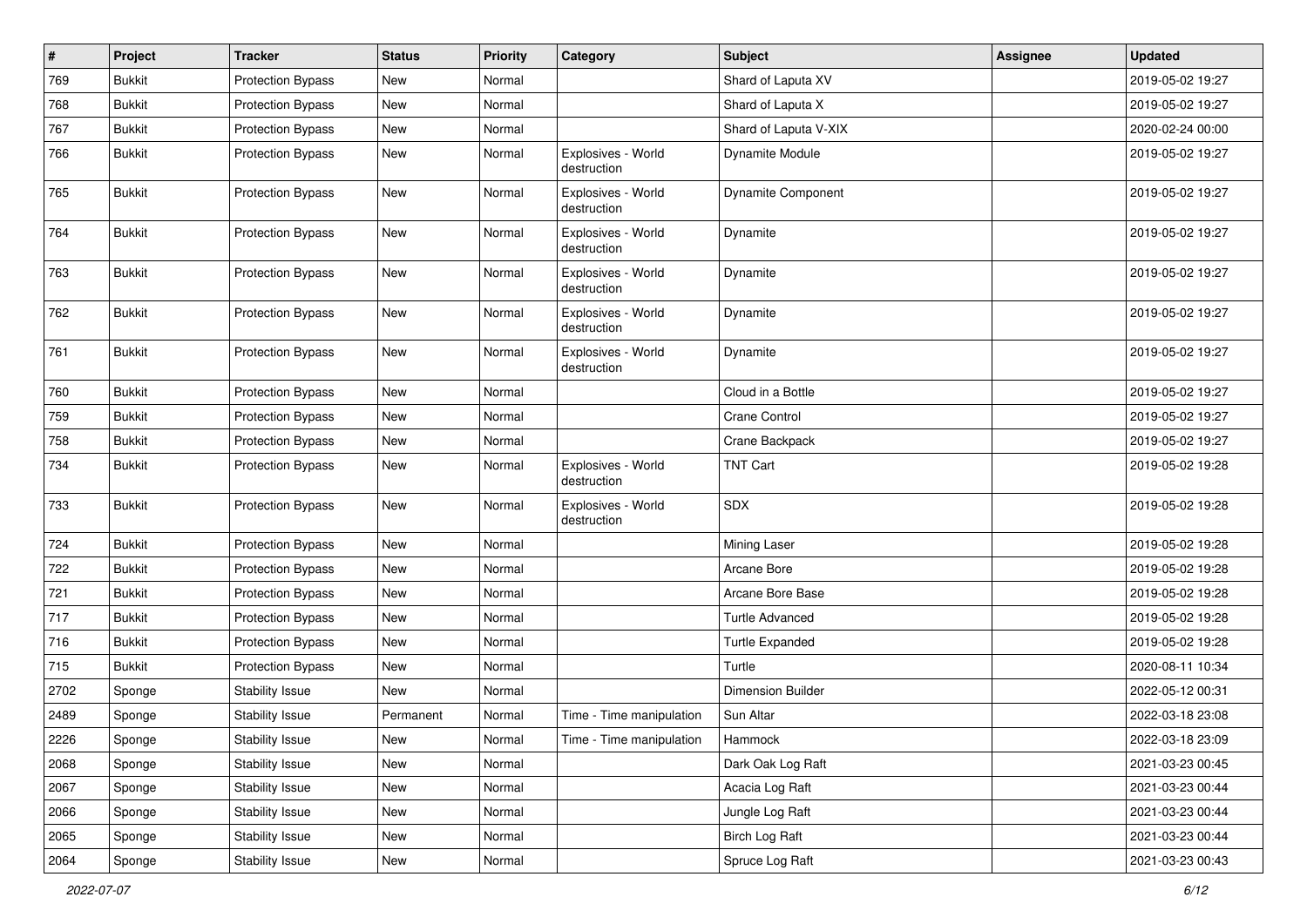| $\pmb{\#}$ | Project       | <b>Tracker</b>         | <b>Status</b> | <b>Priority</b> | Category                            | <b>Subject</b>                          | <b>Assignee</b> | <b>Updated</b>   |
|------------|---------------|------------------------|---------------|-----------------|-------------------------------------|-----------------------------------------|-----------------|------------------|
| 2063       | Sponge        | <b>Stability Issue</b> | <b>New</b>    | Normal          |                                     | Oak Log Raft                            |                 | 2021-03-22 17:27 |
| 1997       | Sponge        | <b>Stability Issue</b> | New           | Normal          |                                     | <b>Mechanical Crafter</b>               |                 | 2022-03-11 00:09 |
| 1977       | <b>Bukkit</b> | <b>Stability Issue</b> | New           | Normal          | ChunkLoaders - Use<br>/chunkmanager | ChunkLoader Mk III                      |                 | 2021-07-01 08:48 |
| 1976       | <b>Bukkit</b> | <b>Stability Issue</b> | New           | Normal          | ChunkLoaders - Use<br>/chunkmanager | ChunkLoader Mk II                       |                 | 2021-07-01 08:48 |
| 1975       | <b>Bukkit</b> | <b>Stability Issue</b> | Permanent     | Normal          | ChunkLoaders - Use<br>/chunkmanager | ChunkLoader Mk I                        |                 | 2021-07-01 08:46 |
| 1896       | Sponge        | <b>Stability Issue</b> | New           | Normal          |                                     | <b>Forestry Trade Station</b>           |                 | 2022-03-13 02:02 |
| 1607       | <b>Bukkit</b> | <b>Stability Issue</b> | Permanent     | Normal          |                                     | Biomes O' Plenty bucket Railcraft crash |                 | 2020-06-05 20:27 |
| 1544       | Sponge        | <b>Stability Issue</b> | Permanent     | Normal          | ChunkLoaders - Use<br>/chunkmanager | Quarry Chunkloader Upgrade              |                 | 2020-02-23 01:22 |
| 1543       | Sponge        | <b>Stability Issue</b> | Permanent     | Normal          | ChunkLoaders - Use<br>/chunkmanager | Basic Chunkloader Upgrade               |                 | 2020-02-23 01:21 |
| 1542       | Sponge        | <b>Stability Issue</b> | Permanent     | Normal          | ChunkLoaders - Use<br>/chunkmanager | Deluxe Chunk Loader                     |                 | 2020-02-23 01:19 |
| 1541       | Sponge        | <b>Stability Issue</b> | Permanent     | Normal          | ChunkLoaders - Use<br>/chunkmanager | Simple Chunk Loader                     |                 | 2020-02-23 01:17 |
| 1524       | Sponge        | <b>Stability Issue</b> | New           | Normal          |                                     | Nova Cataclysm                          |                 | 2020-02-17 00:00 |
| 1523       | Sponge        | <b>Stability Issue</b> | New           | Normal          |                                     | Nova Catalyst                           |                 | 2020-03-16 00:00 |
| 1498       | Sponge        | <b>Stability Issue</b> | <b>New</b>    | Normal          | Time - Time manipulation            | <b>Timewood Clock</b>                   |                 | 2022-03-18 23:11 |
| 1491       | Sponge        | <b>Stability Issue</b> | Permanent     | Normal          | Explosives - World<br>destruction   | Fire Bomb                               |                 | 2019-12-23 09:57 |
| 1490       | Sponge        | <b>Stability Issue</b> | Permanent     | Normal          | Explosives - World<br>destruction   | Nuclear Bomb                            |                 | 2019-12-23 09:55 |
| 1480       | Sponge        | <b>Stability Issue</b> | New           | Normal          |                                     | Spectre Key                             |                 | 2019-12-10 00:45 |
| 1454       | Sponge        | <b>Stability Issue</b> | Permanent     | Normal          |                                     | <b>Book Binder</b>                      |                 | 2019-12-07 01:46 |
| 1447       | Sponge        | <b>Stability Issue</b> | New           | Normal          |                                     | <b>Empowered Parabox</b>                |                 | 2022-03-13 02:05 |
| 1446       | Sponge        | <b>Stability Issue</b> | Permanent     | Normal          |                                     | Parabox                                 |                 | 2019-12-10 01:53 |
| 1379       | Sponge        | <b>Stability Issue</b> | New           | Normal          |                                     | Soulus Book                             |                 | 2019-05-09 18:28 |
| 1324       | Sponge        | <b>Stability Issue</b> | Permanent     | Normal          |                                     | Time in a bottle                        |                 | 2020-05-12 07:42 |
| 1300       | Sponge        | <b>Stability Issue</b> | Permanent     | Normal          | ChunkLoaders - Use<br>/chunkmanager | Anchor Upgrade Mekanism                 |                 | 2019-05-26 20:42 |
| 1263       | Sponge        | <b>Stability Issue</b> | Permanent     | Normal          |                                     | <b>Acceleration Wand</b>                |                 | 2019-05-26 20:54 |
| 1247       | Sponge        | <b>Stability Issue</b> | New           | Normal          |                                     | Electric Locomotive                     |                 | 2019-05-02 23:31 |
| 1246       | Sponge        | Stability Issue        | New           | Normal          |                                     | Steam Locomotive                        |                 | 2019-05-02 23:31 |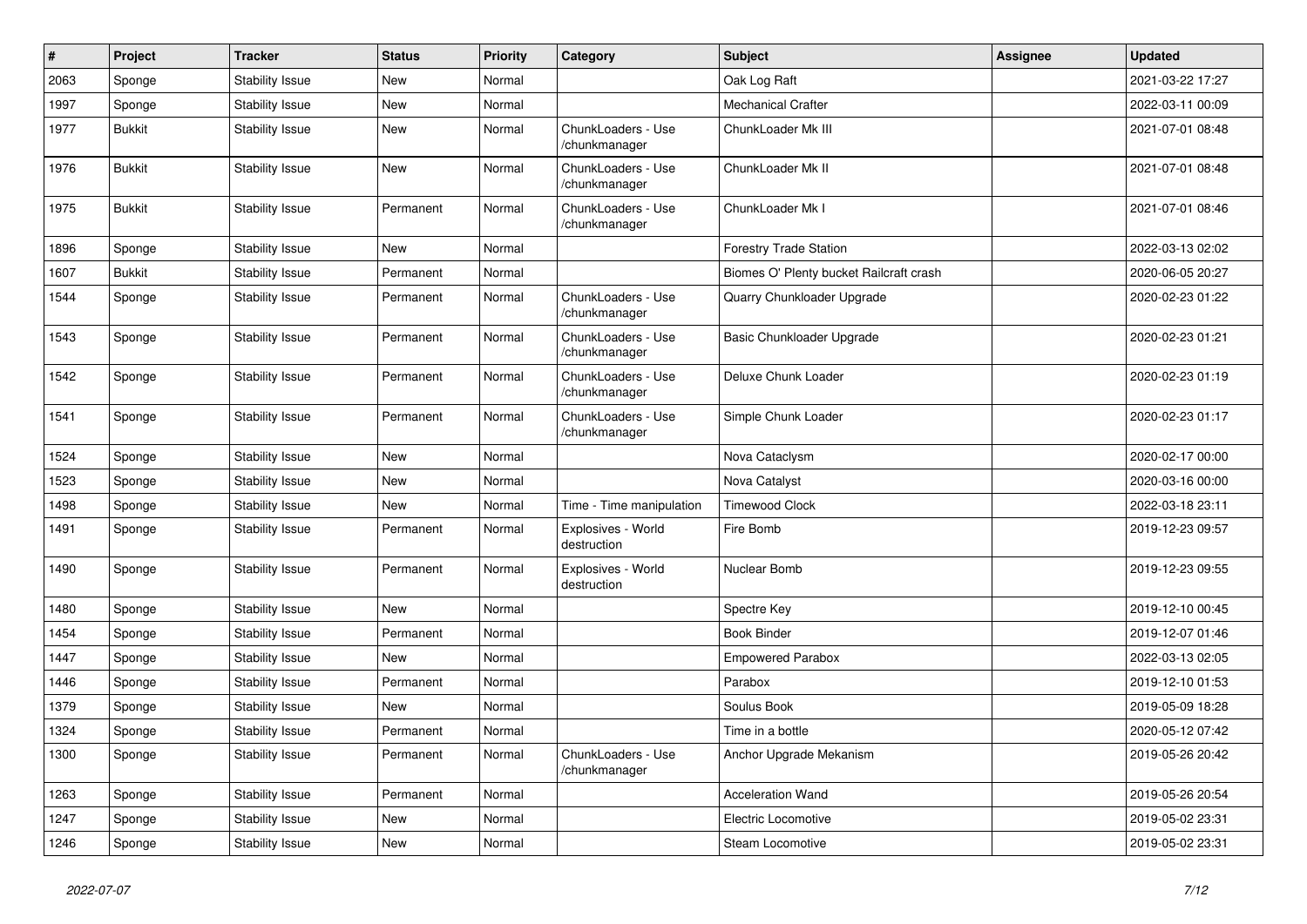| $\pmb{\#}$ | Project       | <b>Tracker</b>         | <b>Status</b> | <b>Priority</b> | Category                            | <b>Subject</b>                        | <b>Assignee</b> | <b>Updated</b>   |
|------------|---------------|------------------------|---------------|-----------------|-------------------------------------|---------------------------------------|-----------------|------------------|
| 1244       | Sponge        | <b>Stability Issue</b> | Permanent     | Normal          | ChunkLoaders - Use<br>/chunkmanager | <b>Weirding Gadget</b>                |                 | 2021-07-04 03:21 |
| 1240       | <b>Bukkit</b> | <b>Stability Issue</b> | Permanent     | Normal          | ChunkLoaders - Use<br>/chunkmanager | <b>Tardis Chunk Loader</b>            |                 | 2019-05-26 20:41 |
| 1231       | <b>Bukkit</b> | Stability Issue        | <b>New</b>    | Normal          |                                     | Wand of Summoning                     |                 | 2019-05-02 19:28 |
| 1221       | <b>Bukkit</b> | <b>Stability Issue</b> | New           | Normal          |                                     | Redwood Sapling                       |                 | 2019-05-02 19:28 |
| 1218       | Sponge        | <b>Stability Issue</b> | New           | Normal          |                                     | Machine Upgrade: Speed                |                 | 2019-05-02 23:31 |
| 1216       | Sponge        | Stability Issue        | Permanent     | Normal          |                                     | Imaginary Time Block                  |                 | 2022-03-18 23:15 |
| 1214       | Sponge        | <b>Stability Issue</b> | New           | Normal          |                                     | <b>Chemical Thrower</b>               |                 | 2019-05-30 18:42 |
| 1213       | Sponge        | <b>Stability Issue</b> | New           | Normal          |                                     | Compressor                            |                 | 2019-05-02 23:31 |
| 1208       | Sponge        | Stability Issue        | Permanent     | Normal          | ChunkLoaders - Use<br>/chunkmanager | Chunk Loader Module                   |                 | 2019-05-26 20:42 |
| 1190       | Sponge        | <b>Stability Issue</b> | New           | Normal          |                                     | Stone Boots                           |                 | 2019-05-02 23:31 |
| 1189       | Sponge        | <b>Stability Issue</b> | New           | Normal          |                                     | Stone Leggings                        |                 | 2019-05-02 23:31 |
| 1188       | Sponge        | <b>Stability Issue</b> | New           | Normal          |                                     | Stone Helmet                          |                 | 2019-05-02 23:31 |
| 1187       | Sponge        | <b>Stability Issue</b> | New           | Normal          |                                     | Stone Armor                           |                 | 2019-05-02 23:31 |
| 1153       | Sponge        | <b>Stability Issue</b> | New           | Normal          |                                     | Full-Spectrum CAD Colorizer           |                 | 2019-05-02 23:30 |
| 1150       | Sponge        | <b>Stability Issue</b> | Permanent     | Normal          | ChunkLoaders - Use<br>/chunkmanager | Chunk Loader                          |                 | 2019-05-26 20:42 |
| 1143       | Sponge        | <b>Stability Issue</b> | New           | Normal          |                                     | <b>Dimension Enscriber</b>            |                 | 2020-03-02 00:00 |
| 1142       | Sponge        | <b>Stability Issue</b> | New           | Normal          |                                     | <b>Dimension Editor</b>               |                 | 2020-03-02 00:00 |
| 1141       | Sponge        | <b>Stability Issue</b> | New           | Normal          |                                     | <b>Dimension Builder</b>              |                 | 2022-05-12 00:15 |
| 1137       | Sponge        | <b>Stability Issue</b> | New           | Normal          |                                     | Redwood Sapling                       |                 | 2019-05-02 23:30 |
| 1070       | <b>Bukkit</b> | <b>Stability Issue</b> | New           | Normal          |                                     | Shield Projector Tier 4               |                 | 2020-04-06 00:00 |
| 1010       | <b>Bukkit</b> | <b>Stability Issue</b> | New           | Normal          |                                     | Spatial Pylon                         |                 | 2019-05-02 19:26 |
| 944        | <b>Bukkit</b> | <b>Stability Issue</b> | Filed         | Normal          |                                     | Archangel's Smite                     |                 | 2019-06-06 01:22 |
| 936        | <b>Bukkit</b> | <b>Stability Issue</b> | Permanent     | Normal          |                                     | Imaginary Time Block                  |                 | 2019-05-26 20:53 |
| 933        | <b>Bukkit</b> | <b>Stability Issue</b> | New           | Normal          |                                     | <b>AE2 Wireless Crafting Terminal</b> |                 | 2019-05-02 19:26 |
| 897        | <b>Bukkit</b> | <b>Stability Issue</b> | New           | Normal          |                                     | <b>Blood Tanks</b>                    |                 | 2019-05-02 19:26 |
| 838        | <b>Bukkit</b> | <b>Stability Issue</b> | New           | Normal          |                                     | Draconium Chest                       |                 | 2019-10-21 00:00 |
| 837        | <b>Bukkit</b> | <b>Stability Issue</b> | New           | Normal          |                                     | Landmark                              |                 | 2019-05-02 19:26 |
| 823        | <b>Bukkit</b> | <b>Stability Issue</b> | New           | Normal          |                                     | Gas Conduit                           |                 | 2019-05-02 19:27 |
| 822        | <b>Bukkit</b> | <b>Stability Issue</b> | Permanent     | Normal          | ChunkLoaders - Use<br>/chunkmanager | Passive Anchor                        |                 | 2019-05-26 20:41 |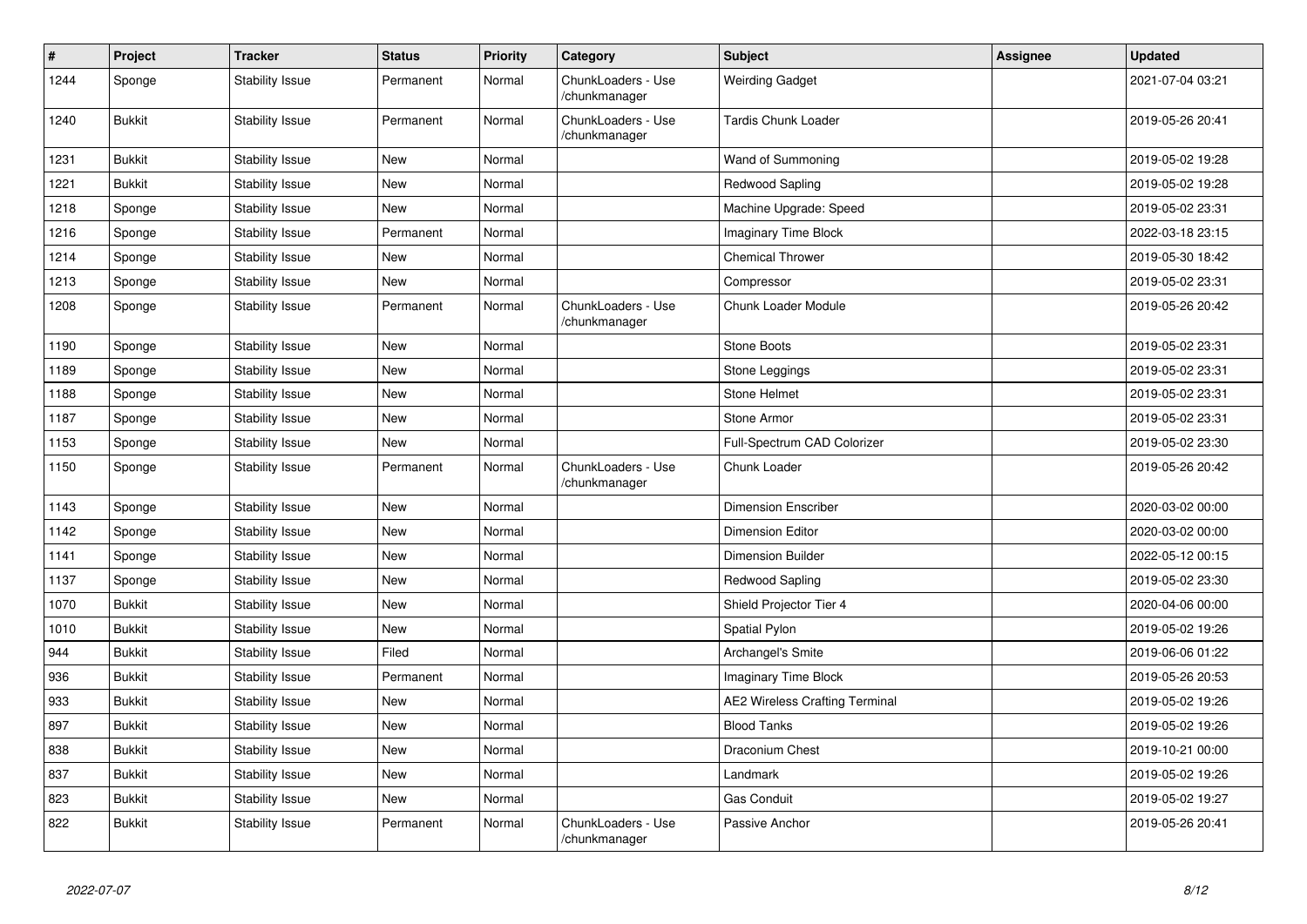| $\pmb{\#}$ | Project       | <b>Tracker</b>         | <b>Status</b> | <b>Priority</b> | Category                            | <b>Subject</b>                    | Assignee | <b>Updated</b>   |
|------------|---------------|------------------------|---------------|-----------------|-------------------------------------|-----------------------------------|----------|------------------|
| 821        | <b>Bukkit</b> | <b>Stability Issue</b> | Permanent     | Normal          | ChunkLoaders - Use<br>/chunkmanager | Personal Anchor                   |          | 2019-05-26 20:41 |
| 820        | <b>Bukkit</b> | <b>Stability Issue</b> | Permanent     | Normal          | ChunkLoaders - Use<br>/chunkmanager | <b>World Anchor</b>               |          | 2019-05-26 20:41 |
| 819        | <b>Bukkit</b> | <b>Stability Issue</b> | New           | Normal          |                                     | <b>Dimension Editor</b>           |          | 2019-09-16 00:00 |
| 818        | <b>Bukkit</b> | <b>Stability Issue</b> | New           | Normal          |                                     | <b>Dimension Enscriber</b>        |          | 2019-09-30 00:00 |
| 817        | <b>Bukkit</b> | <b>Stability Issue</b> | New           | Normal          |                                     | <b>Dimension Builder</b>          |          | 2019-09-30 00:00 |
| 804        | <b>Bukkit</b> | <b>Stability Issue</b> | New           | Normal          |                                     | <b>Book Binder</b>                |          | 2019-05-02 19:27 |
| 784        | <b>Bukkit</b> | <b>Stability Issue</b> | New           | Normal          |                                     | <b>Warehouse Crafting Station</b> |          | 2019-05-02 19:27 |
| 783        | <b>Bukkit</b> | <b>Stability Issue</b> | New           | Normal          |                                     | <b>Tiny Crafting Upgrade</b>      |          | 2019-05-02 19:27 |
| 782        | <b>Bukkit</b> | <b>Stability Issue</b> | New           | Normal          |                                     | <b>Small Crafting Upgrade</b>     |          | 2019-05-02 19:27 |
| 781        | <b>Bukkit</b> | <b>Stability Issue</b> | New           | Normal          |                                     | <b>Crafting Upgrade</b>           |          | 2019-05-02 19:27 |
| 757        | <b>Bukkit</b> | <b>Stability Issue</b> | New           | Normal          |                                     | Canvas Glass                      |          | 2020-04-06 00:00 |
| 756        | <b>Bukkit</b> | <b>Stability Issue</b> | New           | Normal          |                                     | Canvas                            |          | 2019-05-02 19:27 |
| 755        | <b>Bukkit</b> | <b>Stability Issue</b> | <b>New</b>    | Normal          |                                     | Powered Light (Light Tile)        |          | 2019-05-02 19:27 |
| 754        | <b>Bukkit</b> | <b>Stability Issue</b> | New           | Normal          |                                     | Powered Light                     |          | 2019-05-02 19:27 |
| 737        | <b>Bukkit</b> | <b>Stability Issue</b> | New           | Normal          |                                     | <b>RedNet Controller</b>          |          | 2019-08-26 00:00 |
| 736        | <b>Bukkit</b> | <b>Stability Issue</b> | New           | Normal          |                                     | <b>RedNet Cable</b>               |          | 2020-04-20 00:00 |
| 732        | <b>Bukkit</b> | <b>Stability Issue</b> | Permanent     | Normal          | ChunkLoaders - Use<br>/chunkmanager | Chunk Loader                      |          | 2019-05-26 20:08 |
| 731        | <b>Bukkit</b> | <b>Stability Issue</b> | New           | Normal          |                                     | <b>Redwood Sapling</b>            |          | 2019-05-30 18:09 |
| 730        | <b>Bukkit</b> | <b>Stability Issue</b> | New           | Normal          |                                     | Sacred Rubber Sapling             |          | 2019-05-02 19:28 |
| 729        | <b>Bukkit</b> | <b>Stability Issue</b> | New           | Normal          |                                     | Mega Rubber Sapling               |          | 2019-05-30 18:09 |
| 728        | <b>Bukkit</b> | <b>Stability Issue</b> | New           | Normal          |                                     | Sacred Rubber Sapling             |          | 2020-04-06 00:00 |
| 726        | <b>Bukkit</b> | <b>Stability Issue</b> | New           | Normal          |                                     | <b>External Distributor</b>       |          | 2019-12-09 00:00 |
| 719        | <b>Bukkit</b> | <b>Stability Issue</b> | New           | Normal          |                                     | Pump, IC2                         |          | 2019-05-02 19:28 |
| 718        | <b>Bukkit</b> | <b>Stability Issue</b> | New           | Normal          |                                     | Pump, BuildCraft                  |          | 2019-05-02 19:28 |
| 1643       | Sponge        | Non-PvP Bypass         | New           | Normal          |                                     | Receive Sun's Blessing            |          | 2020-06-29 01:01 |
| 952        | <b>Bukkit</b> | Non-PvP Bypass         | New           | Normal          |                                     | Hand of Death                     |          | 2019-09-30 00:00 |
| 841        | <b>Bukkit</b> | Non-PvP Bypass         | New           | Normal          |                                     | Rider                             |          | 2019-05-02 19:26 |
| 840        | <b>Bukkit</b> | Non-PvP Bypass         | New           | Normal          |                                     | <b>Stacker</b>                    |          | 2019-05-02 19:26 |
| 827        | <b>Bukkit</b> | Non-PvP Bypass         | New           | Normal          |                                     | TIme Vortex Manipulator           |          | 2019-05-02 19:26 |
| 826        | <b>Bukkit</b> | Non-PvP Bypass         | New           | Normal          |                                     | OPENMODULARTURRETS CONFIGTAB      |          | 2019-05-02 19:26 |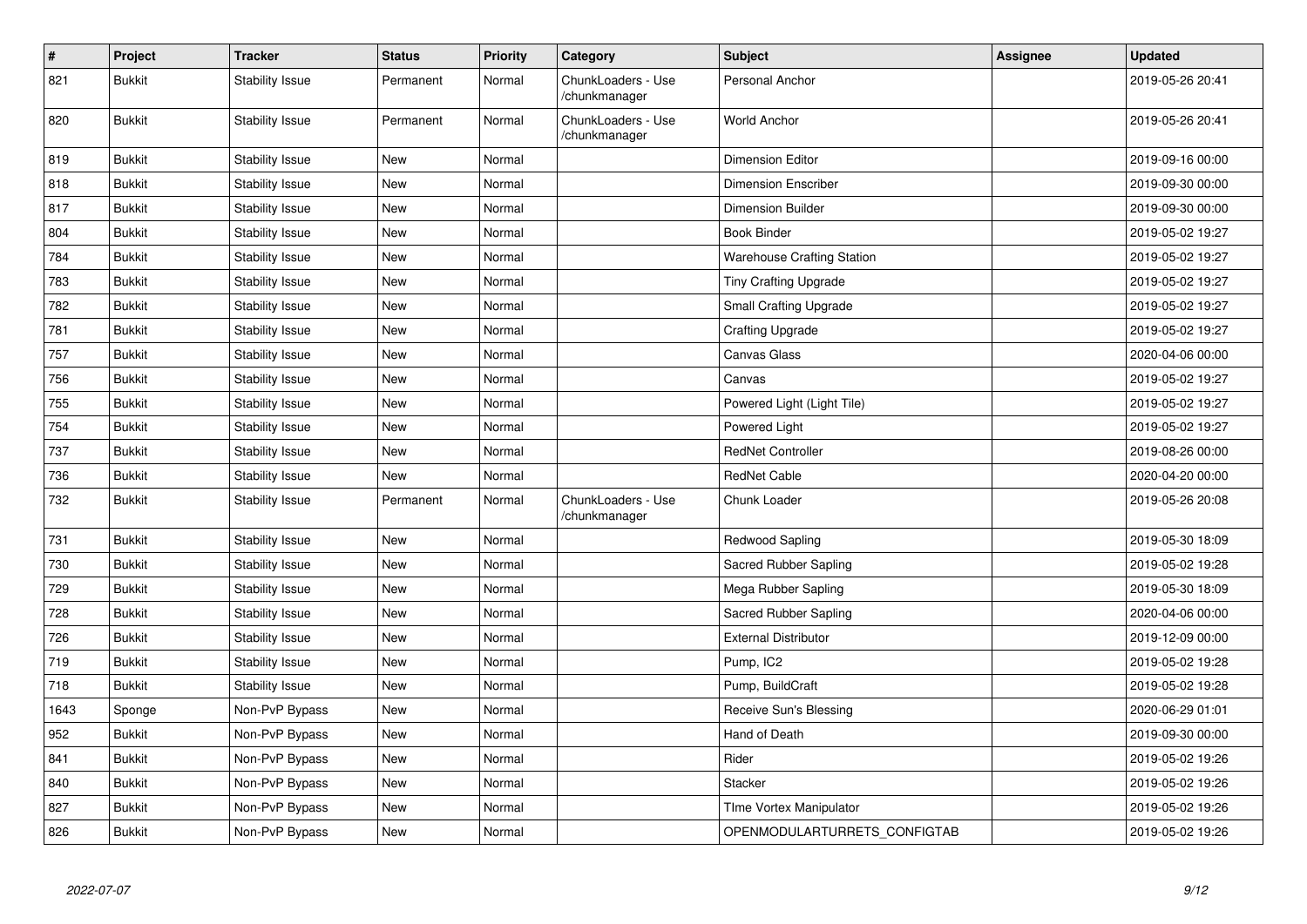| $\vert$ # | Project           | <b>Tracker</b> | <b>Status</b> | <b>Priority</b> | Category                            | <b>Subject</b>                      | Assignee      | <b>Updated</b>   |
|-----------|-------------------|----------------|---------------|-----------------|-------------------------------------|-------------------------------------|---------------|------------------|
| 2082      | Problematic Items | Other          | New           | Normal          | Explosives - World<br>destruction   | Antimatter (Temporary)              |               | 2021-04-13 22:47 |
| 2081      | Problematic Items | Other          | <b>New</b>    | Normal          | Explosives - World<br>destruction   | <b>Antimatter Bomb</b>              |               | 2021-04-14 00:14 |
| 1960      | Sponge            | Other          | <b>New</b>    | Normal          |                                     | <b>Hydraulic Platform</b>           |               | 2022-03-13 07:50 |
| 1800      | <b>Bukkit</b>     | Other          | New           | Normal          |                                     | Rainmaker Evil                      |               | 2020-08-21 20:58 |
| 1799      | <b>Bukkit</b>     | Other          | <b>New</b>    | Normal          |                                     | Rainmaker                           |               | 2020-08-21 20:56 |
| 1636      | Sponge            | Other          | Permanent     | Normal          | Explosives - World<br>destruction   | Cube of Annihilation                | HanoverFist69 | 2020-06-19 06:33 |
| 1632      | Sponge            | Other          | Permanent     | Normal          |                                     | Creative Player Interface           |               | 2022-03-13 02:06 |
| 1591      | Sponge            | Other          | Permanent     | Normal          | Time - Time manipulation            | Hand of Time                        |               | 2022-03-18 23:10 |
| 1511      | <b>Bukkit</b>     | Other          | <b>New</b>    | Normal          |                                     | Spawn Comet                         |               | 2020-01-22 21:33 |
| 1510      | <b>Bukkit</b>     | Other          | Permanent     | Normal          |                                     | TCLogo                              |               | 2020-01-22 21:30 |
| 1438      | Sponge            | Other          | New           | Normal          |                                     | Custom cake                         |               | 2020-02-12 07:55 |
| 1437      | Sponge            | Other          | New           | Normal          |                                     | Overworld cake                      |               | 2020-02-12 07:52 |
| 1431      | Sponge            | Other          | Filed         | Normal          | Explosives - World<br>destruction   | <b>Oblivion Deathbomb</b>           |               | 2021-01-21 19:45 |
| 1418      | Sponge            | Other          | Permanent     | Normal          |                                     | Flat item transfer node             |               | 2022-03-11 00:10 |
| 1378      | Sponge            | Other          | Permanent     | Normal          | Weather - Weather<br>manipulation   | <b>Weather Egg</b>                  |               | 2020-09-25 19:26 |
| 1343      | Sponge            | Other          | Permanent     | Normal          | ChunkLoaders - Use<br>/chunkmanager | Worldspike                          |               | 2019-05-26 20:42 |
| 1282      | Sponge            | Other          | Permanent     | Normal          |                                     | Watch of Flowing Time               |               | 2019-05-30 18:12 |
| 1274      | <b>Bukkit</b>     | Other          | <b>New</b>    | Normal          |                                     | <b>Red Morningstar</b>              |               | 2019-05-02 19:28 |
| 1272      | Sponge            | Other          | Permanent     | Normal          | Weather - Weather<br>manipulation   | <b>Weather Obelisk</b>              |               | 2020-09-25 19:26 |
| 1268      | Sponge            | Other          | <b>New</b>    | Normal          |                                     | Mining Multitool                    |               | 2019-05-02 23:31 |
| 1267      | Sponge            | Other          | Permanent     | Normal          | ChunkLoaders - Use<br>/chunkmanager | [Signals] Chunkloader Upgrade       |               | 2019-05-26 20:42 |
| 1266      | Sponge            | Other          | Permanent     | Normal          | ChunkLoaders - Use<br>/chunkmanager | [OpenComputers] Chunkloader Upgrade |               | 2019-05-26 20:42 |
| 1254      | Sponge            | Other          | <b>New</b>    | Normal          |                                     | <b>Crystallized Calcium</b>         |               | 2020-01-13 00:00 |
| 1219      | Sponge            | Other          | Permanent     | Normal          | ChunkLoaders - Use<br>/chunkmanager | Mekanism Anchor Upgrade             |               | 2019-05-26 20:42 |
| 1211      | Sponge            | Other          | Permanent     | Normal          | Weather - Weather<br>manipulation   | Iodine Capsule                      |               | 2020-09-25 19:26 |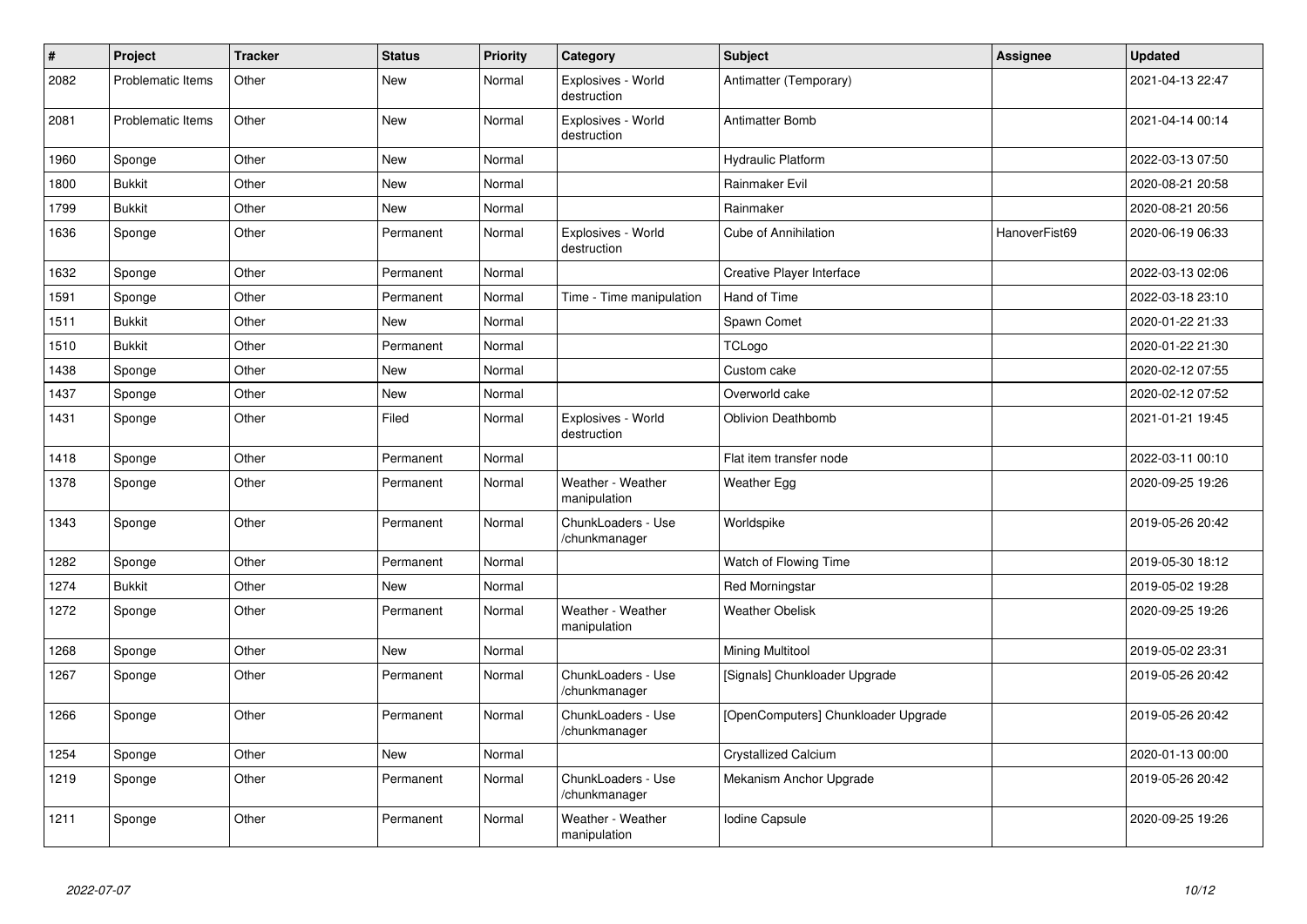| #    | Project       | <b>Tracker</b> | <b>Status</b> | <b>Priority</b> | Category                            | <b>Subject</b>                   | <b>Assignee</b> | <b>Updated</b>   |
|------|---------------|----------------|---------------|-----------------|-------------------------------------|----------------------------------|-----------------|------------------|
| 1183 | Sponge        | Other          | Permanent     | Normal          | ChunkLoaders - Use<br>/chunkmanager | Chunk Loading Ward               |                 | 2019-05-26 20:42 |
| 1173 | Sponge        | Other          | Permanent     | Normal          | Weather - Weather<br>manipulation   | <b>Weather Controller</b>        |                 | 2020-09-25 19:26 |
| 1170 | Sponge        | Other          | Permanent     | Normal          | Weather - Weather<br>manipulation   | Iodine Capsule                   |                 | 2020-09-25 19:26 |
| 1151 | <b>Bukkit</b> | Other          | <b>New</b>    | Normal          |                                     | <b>Grave Pet</b>                 |                 | 2019-05-02 19:28 |
| 1136 | Sponge        | Other          | Permanent     | Normal          | Weather - Weather<br>manipulation   | <b>Weather Obelisk</b>           |                 | 2020-09-25 19:28 |
| 1135 | Sponge        | Other          | Permanent     | Normal          | Weather - Weather<br>manipulation   | <b>Celestial Manipulator</b>     |                 | 2020-09-25 19:27 |
| 1134 | Sponge        | Other          | Permanent     | Normal          | Weather - Weather<br>manipulation   | Teru Teru Bozu                   |                 | 2020-09-25 19:27 |
| 1091 | <b>Bukkit</b> | Other          | <b>New</b>    | Normal          | Weather - Weather<br>manipulation   | <b>Weather Obelisk</b>           |                 | 2019-05-02 19:28 |
| 1061 | <b>Bukkit</b> | Other          | <b>New</b>    | Normal          | Weather - Weather<br>manipulation   | Teru Teru Bozu                   |                 | 2019-05-02 19:27 |
| 1009 | <b>Bukkit</b> | Other          | <b>New</b>    | Normal          |                                     | Lucky Block                      |                 | 2019-05-02 19:26 |
| 943  | <b>Bukkit</b> | Other          | New           | Normal          |                                     | <b>Compact Giant Chance Cube</b> |                 | 2019-05-02 19:26 |
| 942  | <b>Bukkit</b> | Other          | New           | Normal          |                                     | Chance Icosahedron               |                 | 2019-05-02 19:26 |
| 941  | <b>Bukkit</b> | Other          | New           | Normal          |                                     | Chance Cube                      |                 | 2019-05-02 19:26 |
| 930  | <b>Bukkit</b> | Other          | New           | Normal          |                                     | Lucky Bell                       |                 | 2019-05-02 19:26 |
| 929  | <b>Bukkit</b> | Other          | New           | Normal          |                                     | Continuum Orb                    |                 | 2019-05-02 19:26 |
| 910  | <b>Bukkit</b> | Other          | <b>New</b>    | Normal          |                                     | Resolute Ivy                     |                 | 2019-05-30 18:09 |
| 862  | <b>Bukkit</b> | Other          | New           | Normal          |                                     | <b>Arrow Mortar</b>              |                 | 2019-05-02 19:26 |
| 861  | <b>Bukkit</b> | Other          | <b>New</b>    | Normal          |                                     | Pedastal                         |                 | 2020-02-24 00:00 |
| 860  | <b>Bukkit</b> | Other          | New           | Normal          |                                     | Watch of Flowing Time            |                 | 2020-04-24 19:12 |
| 859  | <b>Bukkit</b> | Other          | New           | Normal          |                                     | Quarry Module                    |                 | 2019-05-02 19:26 |
| 858  | <b>Bukkit</b> | Other          | <b>New</b>    | Normal          |                                     | <b>Block Breaker</b>             |                 | 2020-04-06 00:00 |
| 857  | <b>Bukkit</b> | Other          | New           | Normal          |                                     | Beginner's Turtle                |                 | 2019-05-02 19:26 |
| 855  | <b>Bukkit</b> | Other          | New           | Normal          |                                     | End Portal Placer                |                 | 2019-05-02 19:26 |
| 852  | Bukkit        | Other          | New           | Normal          |                                     | <b>Bucket of Fishoil</b>         |                 | 2019-05-02 19:26 |
| 849  | Bukkit        | Other          | New           | Normal          |                                     | <b>Giant Chance Cubes</b>        |                 | 2019-05-02 19:26 |
| 845  | Bukkit        | Other          | New           | Normal          |                                     | Charm Of Keeping III             |                 | 2019-05-02 19:26 |
| 844  | Bukkit        | Other          | New           | Normal          |                                     | Charm Of Keeping II              |                 | 2019-05-02 19:26 |
| 843  | <b>Bukkit</b> | Other          | New           | Normal          |                                     | Charm Of Keeping                 |                 | 2019-05-02 19:26 |